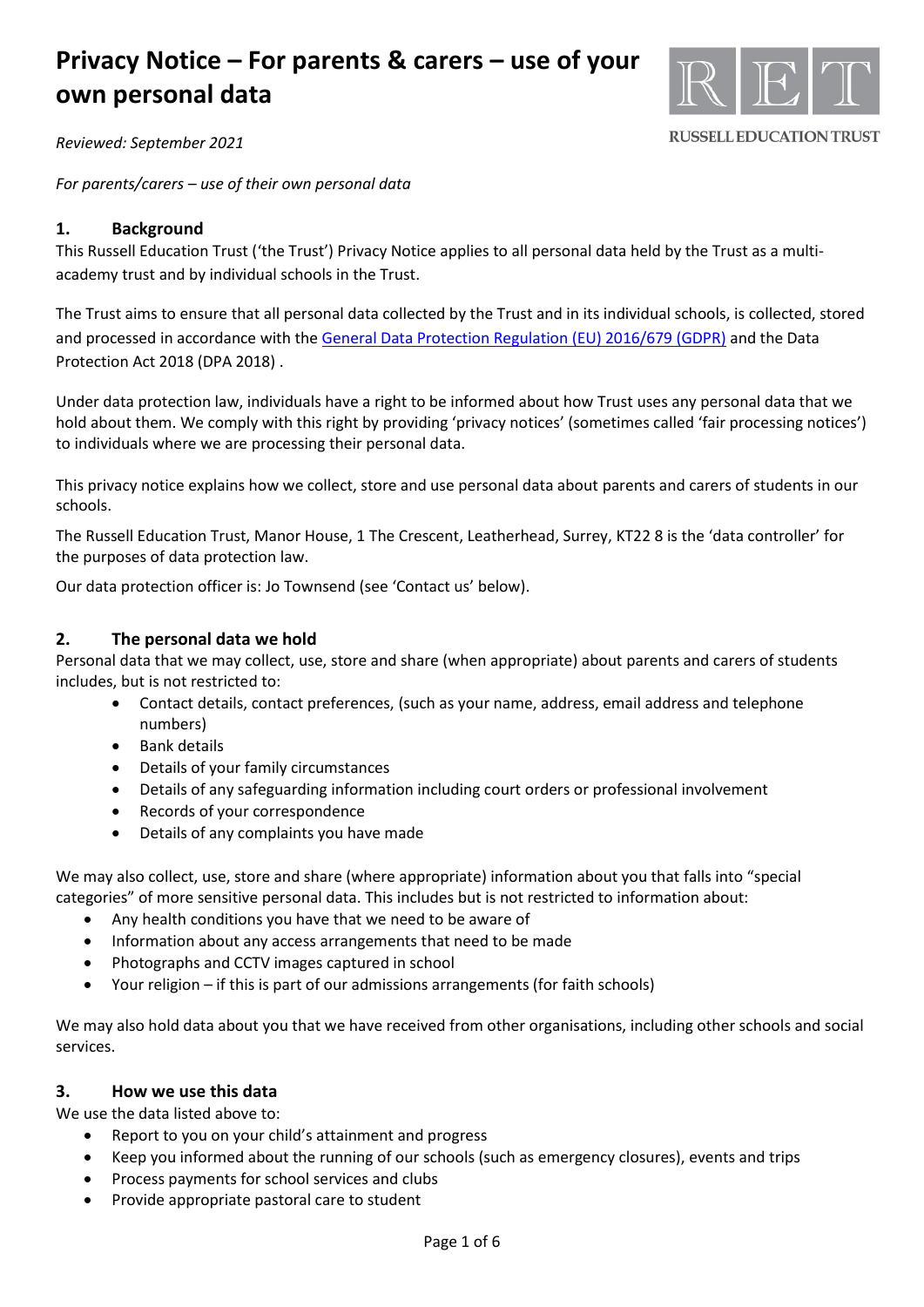

#### **RUSSELL EDUCATION TRUST**

*Reviewed: September 2021*

- Protect student welfare
- Assess the quality of our services
- Administer admissions processes and waiting lists
- Keep you and others safe when attending our school site
- Carry out research to enable us to improve the services we provide in school and monitor outcomes
- Comply with the law regarding data sharing
- Comply with our legal and statutory obligations

## **3.1 Use of your personal data for marketing purposes**

Where you have given us consent to do so, we may send marketing information by email or text promoting school events, campaigns and charitable causes or services that may be of interest to you.

You can withdraw your consent or 'opt out' of receiving these emails and/or texts at any time by contacting your school.

### **3.2 Use of your personal data in automated decision making and profiling**

We do not currently process your personal data through automated decision making or profiling. If this changes in future, we will amend any relevant privacy notices in order to explain the processing to you, including your right to object to it.

## **4. Our lawful basis for using this data**

We only use your personal data when the law allows us to. Most commonly, we process it where:

- We need to comply with a legal obligation this means we need to process the data to meet our responsibilities under law such as sharing information with the Department of Education and Local Education Authority
- We need it to perform an official task in the public interest this means we need to use your data to fulfil our official duties as a Trust and in our individual schools
- We have obtained your consent to use it in a certain way we may obtain your consent to use your personal data in specific circumstances
- We need to protect your vital interests (or someone else's interests) this means in a life-or-death situation, such as a medical emergency
- We have legitimate interests in processing the data where there is minimal privacy impact and we have a compelling reason to do so

Where you have provided us with your consent to use your personal information, you may take back this consent at any time. We will make this clear when requesting your consent and will explain how you would go about withdrawing your consent.

### **4.1 Our basis for using special category data**

For 'special category' data (more sensitive personal information), we only collect and use it where we have both a lawful basis, as set out above and one of the following conditions for processing as set out in data protection law:

- We have obtained your specific and explicit consent to use your information in a certain way
- We need to protect an individual's vital interests (i.e. protect your life or someone else's life), in situations where you're physically or legally incapable of giving consent
- We need to process if for reasons of substantial public interest as defined in legislation
- We need to perform or exercise an obligation or right in relation to employment, social security or social protection law
- The data concerned has already been made manifestly public by you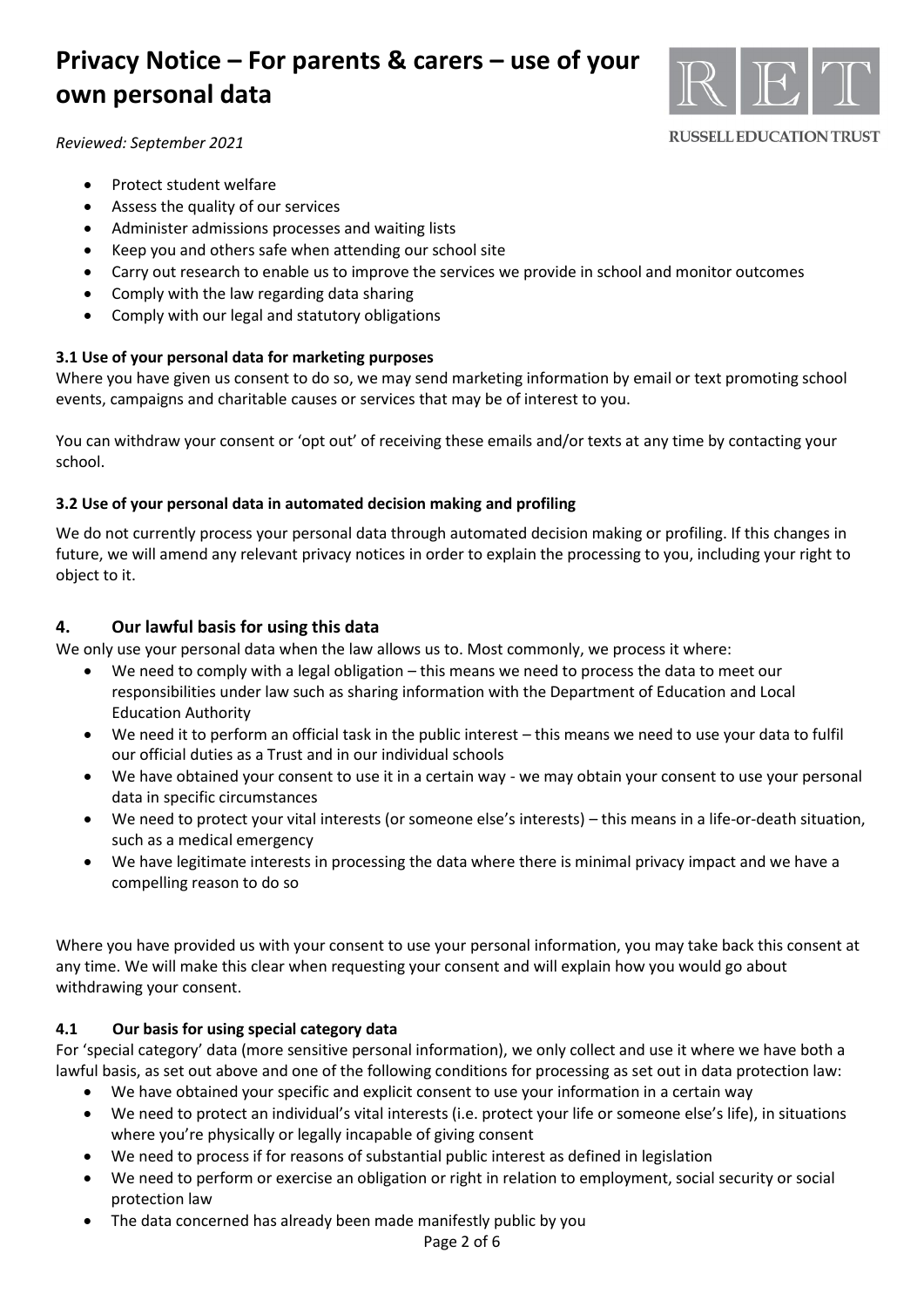

**RUSSELL EDUCATION TRUST** 

### *Reviewed: September 2021*

- We need to process it for the establishment, exercise or defence of legal claims
- We need to use it for health or social care purposes and it is used by or under the direction of a professional obliged to confidentiality under the law
- We need to process it for public health reasons, and the processing is done by, or under the direction of, a health professional or by any other person obliged to confidentiality under law
- We need to process it for archiving or for statistical purposes, and the processing is in the public interest.

Some of the reasons listed above for collecting and using your personal information overlap, and there may be several grounds which justify our use of this data.

For criminal offence data, we will only collect and use it where the law allows us to do so and in accordance with data protection law.

## **5. Collecting this information**

While the majority of information we collect about you is mandatory, there is some information that can be provided voluntarily.

Whenever we seek to collect information from you, we make it clear whether providing it is mandatory or optional. If it is mandatory, we will explain the possible consequences of not complying.

Most of the data we hold about you will come from you, but we may also hold data about you from:

- Local authorities
- Other schools or education establishments
- Government departments or agencies
- Police forces, courts, tribunals
- Medical professionals
- Your children
- Your family

## **6. How we store this data**

We keep personal information about you while your child is attending one of our schools. We may also keep it beyond their attendance if this is necessary.

Our Data Retention Schedule explains how long we will hold your personal information. You can find this on your child's school website.

We have security measures in place to prevent your personal information from being accidently lost, used or accessed in an unauthorised way, altered or disclosed.

We will dispose of your data securely when we no longer need it.

### **7. Who we share data with**

We do not share information about you with any third party without consent unless the law and our policies allow us to do so.

Where it is legally required or necessary (and it complies with data protection law) we may share personal information about you with: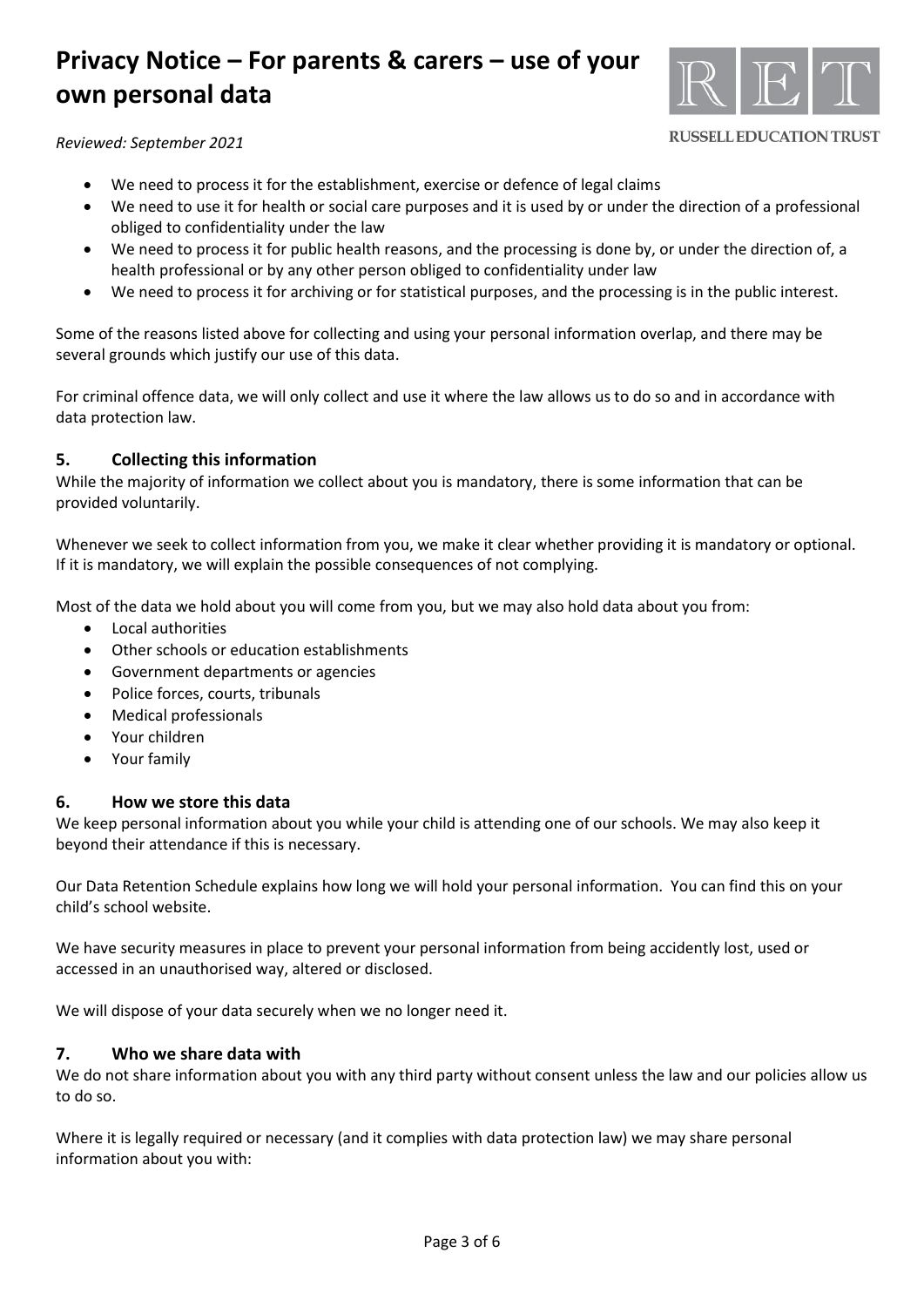

**RUSSELL EDUCATION TRUST** 

*Reviewed: September 2021*

- Local authorities to meet our legal obligations to share certain information, such as safeguarding concerns and exclusions
- Government departments or agencies such as The Department for Education (including the Education Skills Funding Agency and Regional Schools' Commissioner) to meet the requirements under the Trust's Funding Agreement to provide certain information on the educational provision of the Trust.
- The student's family and representatives to ensure that we can meet the educational and pastoral requirements of our students and their families or carers.
- Our youth support services provider to provide appropriate educational and pastoral opportunities to our students
- Inset day and trip providers to provide appropriate educational and pastoral services to our students
- Educators and examining bodies to support the successful education of our students including the proper coordination of their examination entries.
- Our regulator e.g. Ofsted to meet our obligations under the legislative framework for the monitoring and evaluation and assessment of schools.
- Suppliers and service providers to enable them to provide the service we have contracted them for such as IT services
- Financial organisations such as electronic payments providers to meet financial commitments and to ensure the effective working of financial systems.
- Central and local government to meet the requirements under the Trust's Funding Agreement and other data collection requirements such as statistical and financial returns.
- Our internal and external auditors to meet our legal obligations to have our accounts audited in accordance with legislation.
- Survey and research organisations to support the collation of data to support the improvement of education across the country
- Health authorities to meet our obligations to protect the welfare of our students and staff. This includes sharing your details with NHS Test and Trace/Public Health England, where necessary, in relation to Coronavirus (Covid 19)
- The School Nurse to meet our obligations to protect the welfare of our students
- Security organisations to ensure that our staff and students are as safe as possible and to meet our obligations and duties under legislation
- Professional advisers and consultants to ensure that can meet the educational and pastoral requirements of our students
- Charities and voluntary organisations to ensure that can meet the educational and pastoral requirements of our students
- Police forces, courts, tribunals to meet our obligations to share certain information in accordance with legislation
- Professional bodies to ensure that can meet the educational and pastoral requirements of our students
- Other Russell Education Trust schools and the Trust's central team to support the effective management and operation of our schools, for example to facilitate benchmarking exercises.

## **7.1 Transferring data internationally**

Where we transfer personal data to a country or territory outside the European Economic Area, we will do so in accordance with data protection law.

In cases where we have to set up safeguarding arrangements to complete this transfer, you can get a copy of these arrangements by contacting your school.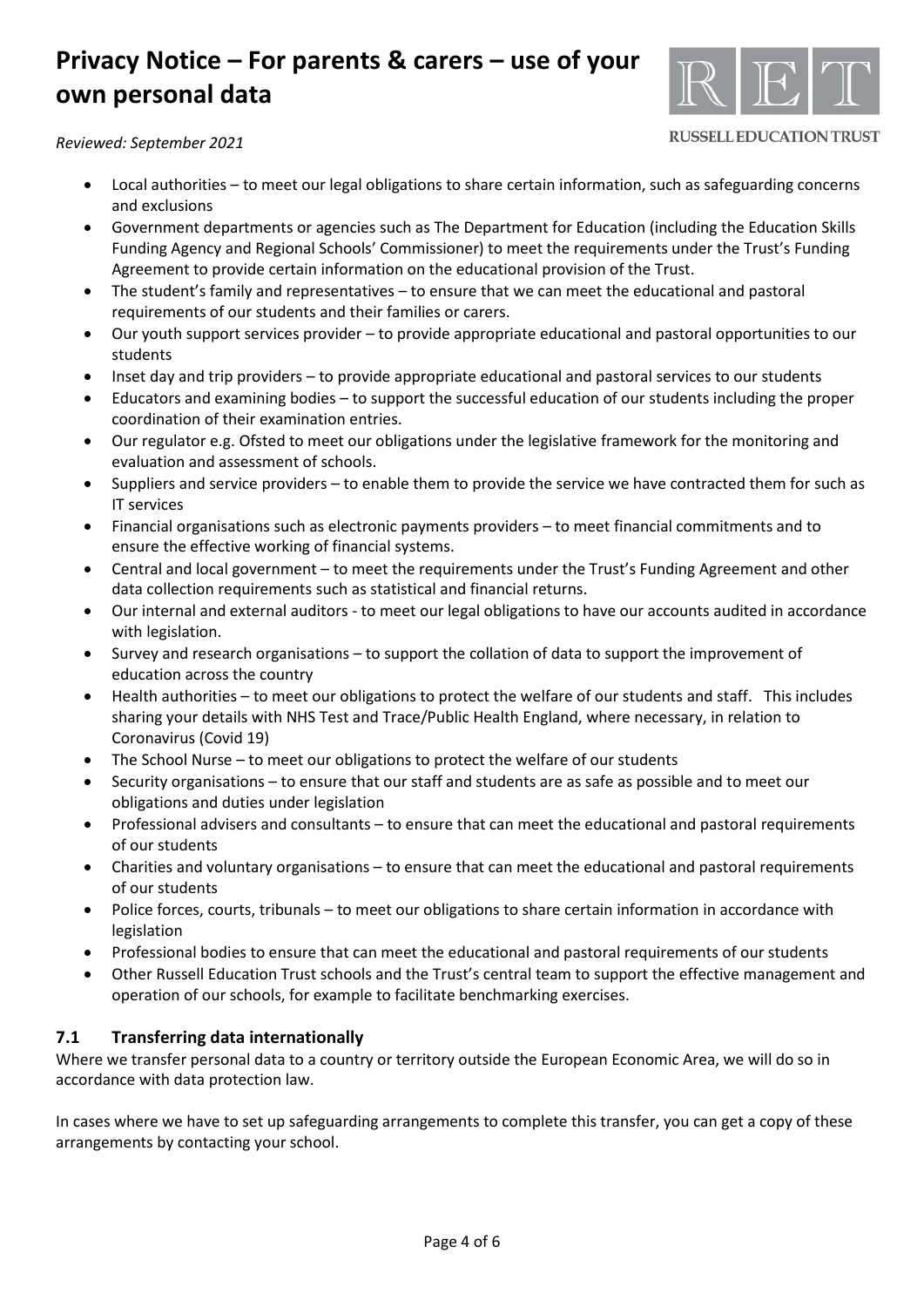

**RUSSELL EDUCATION TRUST** 

*Reviewed: September 2021*

## **8. Your rights**

#### **8.1 How to access personal information we hold about you**

You have the right to make a **'subject access request'** to gain access to personal information we hold about you.

If you make a subject access request, and if we do hold information about you, we will:

- Give you a description of it
- Tell you why we are holding and processing it, and how long we will keep it for
- Explain where we got it from, if not from you
- Tell you who it has been, or will be, shared with
- Let you know whether any automated decision-making is being applied to the data, and any consequences of this
- Give you a copy of the information in an intelligible form

You may also have the right for your personal information to be transmitted electronically to another organisation in certain circumstances.

If you would like to make a request please contact us (see 'Contact us' below).

#### **8.2 Your other rights regarding how your personal data is used and kept safe**

Under data protection law, you have certain rights regarding how your personal data is used and kept safe. For example, you have the right to:

- Object to the use of personal data
- Prevent it being used to send direct marketing
- Object to and challenge the use of your personal data for decisions being taken by automated means (by a computer or machine, rather than by a person)
- In certain circumstances, have inaccurate personal data corrected, deleted or destroyed, or restrict processing
- In certain circumstances, be notified of a data breach
- Make a complaint to the Information Commissioner's Office
- Claim compensation for damages caused by a breach of the data protection regulations

To exercise any of these rights, please contact us (see 'Contact us' below).

### **9. Complaints**

We take any complaints about our collection and use of personal information very seriously.

If you think that our collection or use of personal information is unfair, misleading or inappropriate, or have any other concern about our data processing, please raise this with us in the first instance.

Alternatively, you can make a complaint to the Information Commissioner's Office:

- Report a concern online at<https://ico.org.uk/concerns/>
- Call 0303 123 1113
- Or write to: Information Commissioner's Office, Wycliffe House, Water Lane, Wilmslow, Cheshire, SK9 5AF

### **10. Contact us**

If you have any questions, concerns or would like more information about anything mentioned in this privacy notice, please contact our **data protection officer**:

- **Data Protection Officer**: Jo Townsend
- **Email address:** [DPO@Russelleducationtrust.org.uk](mailto:DPO@Russelleducationtrust.org.uk)